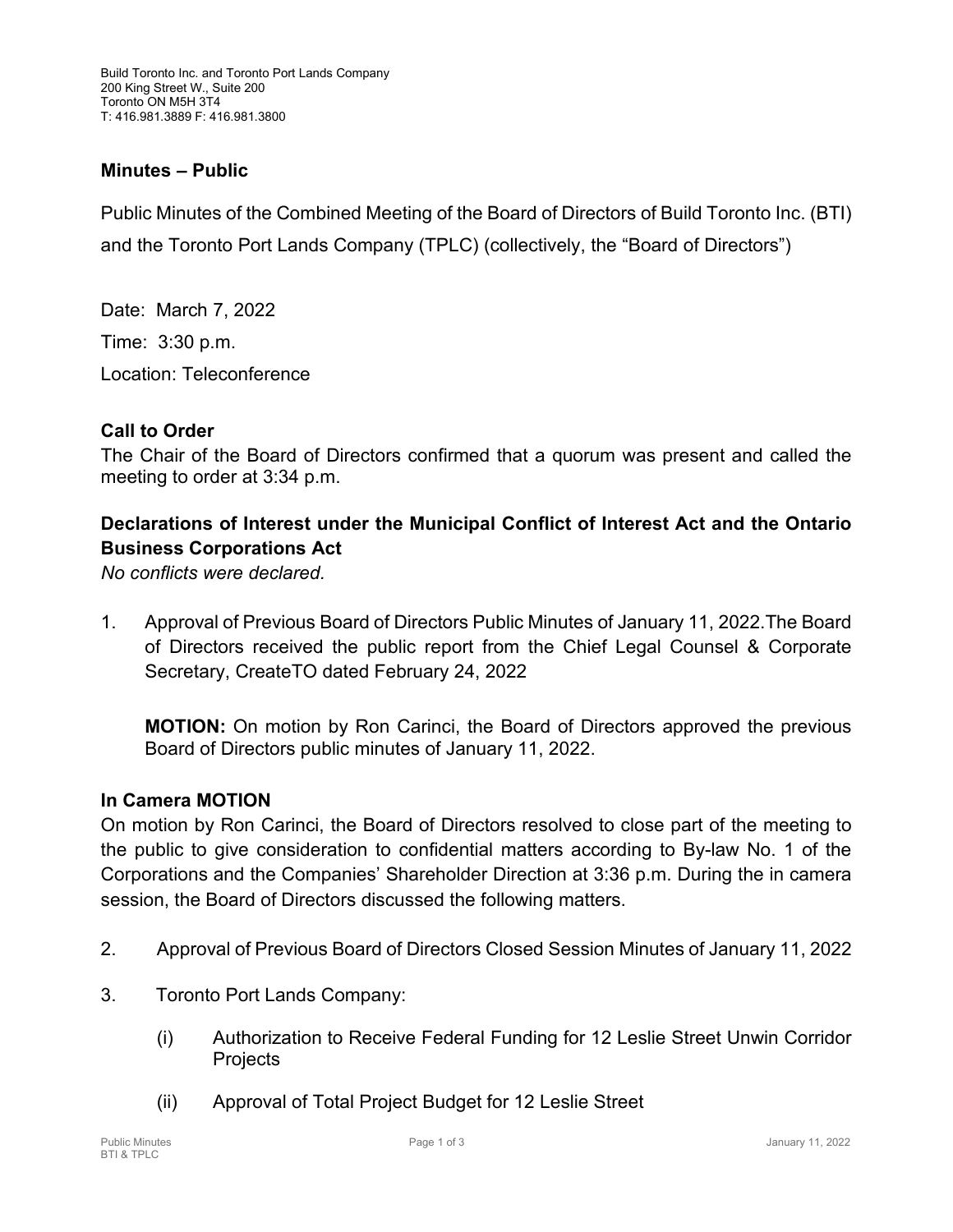## 4. Action Items

**MOTION:** On motion by Ron Carinci, the Board of Directors resolved to adopt the recommendations from its closed session and direct that these matters remain confidential in accordance with By-law No. 1 of the Corporations and the Companies' Shareholder Direction. The Board of Directors resumed its public session at 3:56 p.m. and the meeting was adjourned at 3:57 p.m.

### **Attendance:**

|                       | $3:34$ p.m. to $3:36$<br>p.m.<br><b>Public Session</b> | 3:36 p.m. to 3:56 p.m.<br><b>In-Camera Session</b> | 3:56 p.m. to 3:57<br>p.m.<br><b>Public Session</b> |
|-----------------------|--------------------------------------------------------|----------------------------------------------------|----------------------------------------------------|
| Ron Carinci, Chair    | $\checkmark$                                           | $\checkmark$                                       | $\checkmark$                                       |
| Ana Bailão            | $\checkmark$                                           | $\checkmark$                                       | $\checkmark$                                       |
| <b>Marni Dicker</b>   | $\checkmark$                                           | $\checkmark$                                       | $\checkmark$                                       |
| Paula Fletcher        | X                                                      | X                                                  | X                                                  |
| <b>Dennis Fotinos</b> | X                                                      | X                                                  | X                                                  |
| Sandra Levy           | $\checkmark$                                           | $\checkmark$                                       | $\checkmark$                                       |
| <b>Allison Mendes</b> | $\checkmark$                                           | $\checkmark$                                       | $\checkmark$                                       |
| Marcie Zajdeman       | $\checkmark$                                           | $\checkmark$                                       | $\checkmark$                                       |

 $\checkmark$  Members were present for some or all of the time indicated.

x Members not present for some or all of the time indicated

**Also Present** (at the invitation of the Board):

Ashutosh Sanghvi, Controller, Budget Planning and Forecasting, CreateTO Don Logie, Senior Vice President, Development, CreateTO Fariha Husain, Manager, Strategic Policy & Corporate Priorities, CreateTO Jaspreet Hansra-Kulasingam, Chief Financial Officer, CreateTO Jeff Mustoe, Director, Procurement & Strategic CreateTO Jennifer Tharp, Manager Development, Development Justin Kong, Legal Counsel, CreateTO